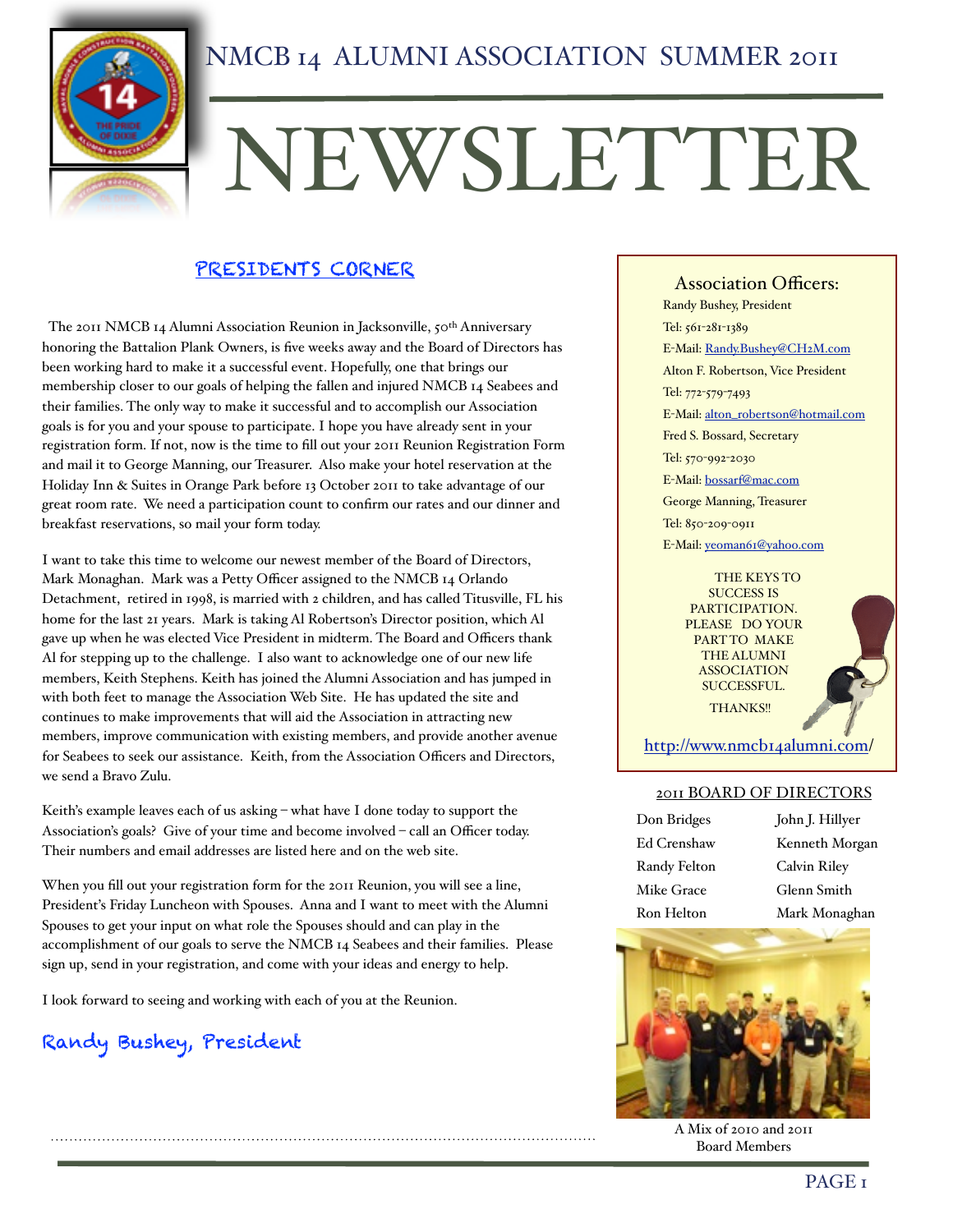

### NMCB 14 CPO ASSOCIATION

 The NMCB 14 CPO Association recently made a significant and very meaningful addition to our Memorial Membership list. They have sponsored all NMCB 14 Seabees killed in action, including WWII as well as those in Iraq. The very first KIA Seabee was none other than

Capt. James V. Carney, CEC; Commanding Officer of MCB 14. He and and QM1 Elmer Finch were killed on Guadalcanal in 1942. MM2 Boaz Blosser was killed on Okinawa in 1944.

 As most of know, the Seabees noted by \*\* in the Memorial Membership listing below were killed in Iraq in 2004.

 The Alumni Association sincerely THANKS not only NMCB 14 COPA, but also the Memorial Memberships sponsored by John J. Hillyer Jr (John J. Hillyer II & Fred Huntley, Fred Bossard (Don Billstone) and John Walker (Jim Knox & Ron Patterson). Thank you all for your support.



NMCB 14 Seabee Memorial Service April 2011

### 2011 MEMBERS (TO DATE)

#### WWII LIFE MEMBERS

James D. Rothermel Andrew Parretti Marshall Henry

#### LIFE MEMBERS

Russell Doe Robert Rehkopf Fred S. Bossard Peter R. Brown John Dux Ronald L. Helton Terry B. Jamison John R. Johnson Randall Bushey George Milian Edward N. Orange William Purkis Glenn A. Smith John T. Larsen Kenneth Erickson Mike Wood Michael Grace

William C.Charvat Charles Sheppard William Memory Vernon Morris Richard Biggs Randall McGhee U.J.C. Tom Williams Donald N. Bridges Ernest Burzumato George A. Manning William P. Shiver Richard Mayo Richard Hoibraten Kenneth Morgan James Caulder Chris O. Snell, Jr. Charles Hickey William McCallum Tommie Tyler William Travis Joseph Kolodziej

Mark Monaghan

Grey Duncan Charles Miller Alton F. Robertson Calvin Riley Gregg Harkness Ronald I. Russell Johnnie Nash Hilrie Kemp, Jr William Pye Loren Emery Randall Felton Terry Bailey Charles Famshaw Peter J. Araneo Thomas "Ed" Clark Leo Bennett Harold J. Murray John J. Hillyer III James A. Gold Peter R. Herrick Robert Tuten Raymond C. Walker Ronald Philpott Raleigh Ward Ed Crenshaw James R. Kautz Wilson K. Hunter John Walker Paul Mitchell Garry L. Chitwood William Smith Mark Monaghan Keith Stephens David Tilki Thomas Kleschka Stan Bartholomew Herman Polston Patrick Upshaw ANNUALS (2011) Normand Dupuis Fred Anisburg Ray Cochran

David Katz Charles Hayman

#### MEMORIALS

John J. Hillyer II Fred Huntley Donald L. Billstone Jim Knox Ron Patterson James V Carney \* Elmer Finch \* Boaz Blosser \* Jason Dwelley \*\* Chris Dickerson \*\* Ronald Ginther \*\* Robert Jenkins \*\* Trace Dossett \*\* Scott McHugh \*\* Michael Anderson \*\* ANNUALS (2012) Normand Dupuis

\* WW II \*\* Iraq

Don't forget to submit your 2011 Annual Dues. 2012 Annual Dues can be paid with your Reunion Registration. See the Reunion Registration Package for details. Donations from all Members and others are most welcomed. Send dues and donations to Fred Bossard.

SIXTH ANNUAL REUNION NEWS



Planning for the 2011 reunion has been finalized. Reservations at the Holiday Inn in Orange Park, FL should be made prior to 13 October to ensure you get our low low low Reunion rate. The reunion is set for 03 - 06 November 2011. Information for this event has been posted on the Alumni Association's Website. Check the Website for more news, registration and hotel details. The link to our Website is: [http://www.nmcb14alumni.com/](http://www.nmcb14alumni.com) *Al Ofcers and Board Members are requested to furnish one item for the Silent Auction. Al attendees are requested to bring one item as wel.*

<<<<Holiday Inn, 620 Wells Road, Orange Park, FL, USA 32073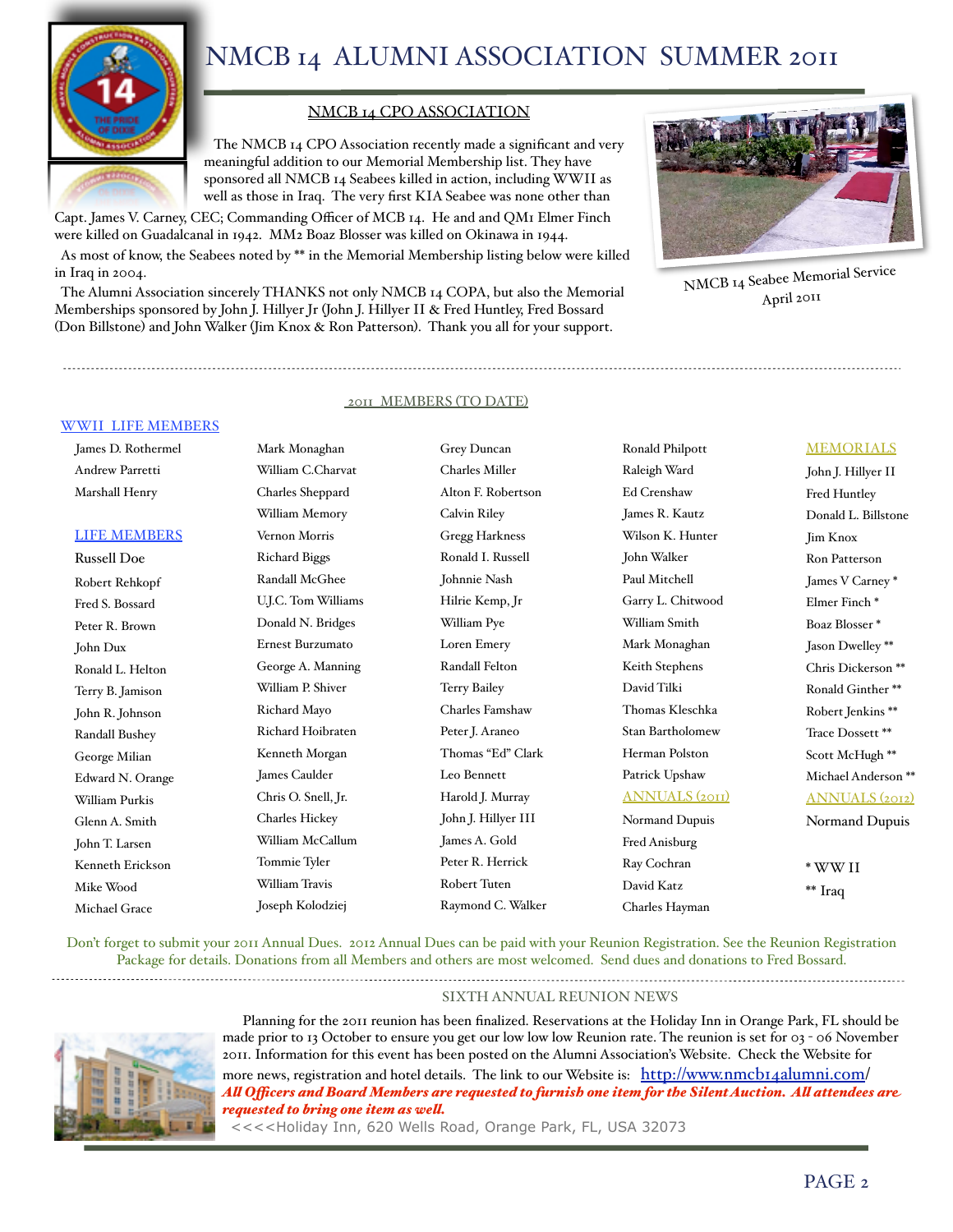

# Odds 'n Ends

### NEW BOARD OF DIRECTOR

 If you didn't notice - we now have a new Board Member. Mark Monaghan is filling Al Robertson's spot (vacated due to his election to VP) until the November elections. Feel free to send a note of "congratulations" to Mark.

### 2012 BOARD OF DIRECTOR / OFFICER ELECTIONS

 As noted in the Spring 2011 Newsletters, Board of Director elections will be held during October 2011. Director ballots will be forward to all Life and 2011 Annual members at the end of September. Ballots will be due back to Fred Bossard no later than 31 October. This will allow for validation of the election results prior to the reunion's general meeting. [Directors are elected for a three year term.]

 The "new" directors will join with the continuing directors at the reunion in the selection of new officers for 2011. Directors "rolling off" this year are Mike Grace, Calvin Riley, Ken Morgan (fill-in for Charles Shepard), and Mark Monaghan (fill-in for Al Robertson).

### WE ARE LOOKING FOR A FEW GOOD MEN!!

In addition the the new Board of Director turn over, the Secretary's position will be vacated by Fred Bossard. Not only will we need a new **Secretary**, but also someone to compile and edit our Newsletters and someone to head up the Membership **Management.** If you think you may be interested in any (or all) of the above positions, please let Fred know and he will fill you on on the job duties and requirements, etc.

### ADVERTISING

 Send in your business card and \$25.00 to Fred Bossard for inclusion to our advertising section, good for three issues.

### FALLEN SEABEE SCHOLARSHIP (FSS)

 Due to the efforts of Ron Helton and Randy Bushey, we recently learned from Sheryl Chiogioji (daughter of RADM Chiogioji) and Kirsten Neff (former NMCB 14 XO), that FIRST two Fallen Seabee Scholarships have recently been awarded.

 We were proud to pass on to you that one was awarded to Skylar Dickerson, daughter of EO3 Christopher Dickerson. EO3 Dickerson was killed in action in Al Anbar Province, Iraq in April of 2004. Skylar is from Statham, Georgia and intends on pursuing a career in physical therapy. She is attending Polk State College in Lakeland, FL.

The other recipient, Cecilia Rovinski, is the daughter of EO1 Gary Rovinski and is from Monmouth, IL. Gary was killed in action near Anah, Iraq in June 2006. Cecilia is studying Art at Grace College in Winona Lake, IN.

 We send both our sincerest congratulations and best wishes for successful careers, both in college and after graduation.

### CORRECTiON(S)

 The Spring 2011 Newsletter inadvertently addressed John Hillyer as "John J. Hillyer II" instead of "John J. Hiller Jr.". The editor apologizes for the error.

 Also overlooked in the Spring 2011 Newsletter were donations from Fred Ainsburg (\$30.00) and Mark Monaghan (\$20.00). Thank you both for your support.





### ALUMNI FACES

Left to Right:

1) Charlie Sheppard/Ray Walker, 2) Calvin Riley/Ed Clark, 3) Ron Helton/Mike Grace, 4) Tom Williams







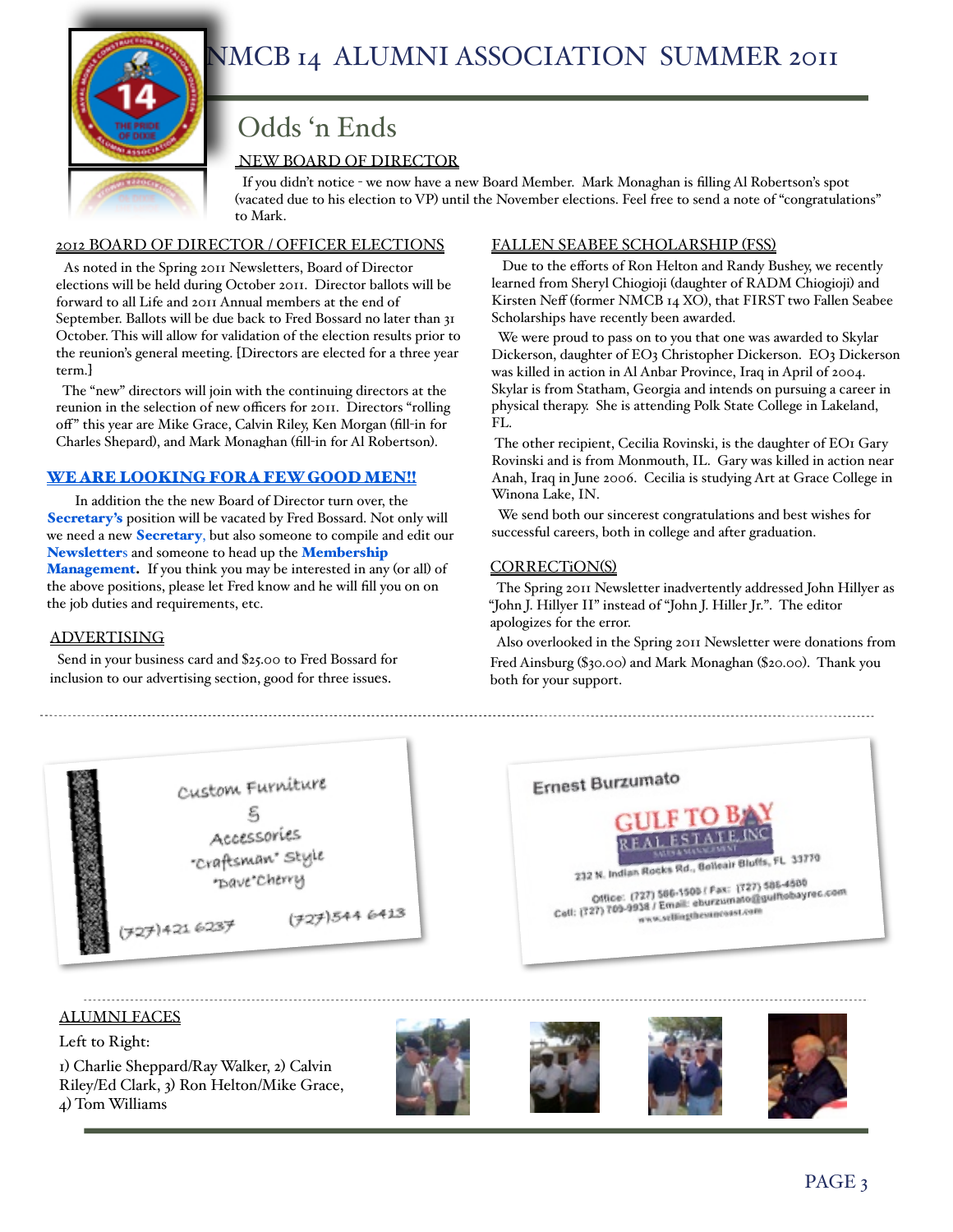### More Odds 'n Ends SEABEE DETACHMENT **COODINATION**

 One of our goals is to have an excellent rapport with all of NMCB 14's Detachments so that of 14's Seabees have an understanding of what the Alumni Association stands for, what our goals are and how we can help those in need. To this end, a Detachment Coordination Program has been initiated.

 After April's Memorial Service at NMCB 14' RSS, Capt Sean McDonell, CO MCB 14 and President Randy Bushey came to agreement on starting this program. Capt McDonell will issue letter of authorization allowing us to have a direct Detachment Representative from the Alumni visit each Detachment during their drill weekends.

 Normand Dupuis is leading the charge on this initiative and will be the Detachment Rep in Orlando. Garry Chitwood will do likewise in Miami. They are being assisted by John Hillyer, our Ways and Committee Chairman, in this organizational effort. Normand has reported that he had a very "productive" visit to Orlando in August. In the photo above, Normand is holding a poster (which he will donate to each Detachment) describing "what Seabees are". Bill Purkis is making frames for the poster so



Normand Dupuis Lead Detachment Coordinator they can be wall mounted. Thank you all for your exemplary efforts and help in undertaking this important initiative.

### SICK CALL

 We are happy to report that John Larsen is out of rehab, at home and good making progress. Also, Neil Orange is progressing and is looking forward to coming to this years reunion. Richard Mayo has reported that Orlando "Pappa" Chase is now all clear of stomach and colon cancer. Pappa also plans on attending the reunion in November.

We look forward to seeing all of you once again and enjoying your company at the reunion!

### **OBITUARIES**

 UT1 William M (Bill) Pierson, formally of Orlando Florida passed away on May 29,2011. Bill was 77 years old, and retired from the City of Orlando in 1994. Bill served with NMCB-14 Det. 0314 in Orlando.

SK2 William "Bill" M. Kramer, 73, of Beverly Hills, FL, passed away on Aug 14, 2011. He proudly served his country as a U.S. Marine and as a Seabee with NMCB14 Det. 0629 in St Petersburg. He grew up in Danvers, MA and moved to Florida in 1972. 

### REUNION ENTERTAINMENT UPDATE

The old saying of the best laid plans of mice and men go astray (or something like that) has happened. Our previous entertainment has come unraveled, but our backup plan has not. So we WILL HAVE after dinner entertainment which will be an "encore" to be presented by Rhonda Hambright, Ron and Emily Helton's daughter.

 The show is named "Sail Away!" starring Rhonda as the "girl I left behind me girl" and Harlan Hambright as the "swarthy sea captain guy" who promises to bring old favorite songs, humor and Broadway hits; as the two meet on a dock somewhere in the United States. The pianist that will accompany them for the show is Deidre Singleton.

 It sounds like a lot fun and just the thing to top off a great dinner.

### SEABEE COOKBOOK

 If you haven't done so, don't forget to get your favorite Seabee Recipe to Randy Bushey for inclusion into the Seabee Cookbook.

#### MEMBERSHIP

 ALL members are reminded that it is their duty to advise the Alumni Association of any changes to your contact information, especially e-mail and snail mail changes. Thanks in advance for doing this.

Also, all Membership Applications should be made out to "NMCB 14 Alumni Association"; and not to whom you mail

the application. This will eliminate any confusion as to what the check is for, etc.

### LAST MINUTE ODDS 'N ENDS

 Just prior to going to press, we received Patrick Upshaw's (XO NMCB 14) membership application - which puts us at exactly one hundred members including our fifteen memorials. This Newsletter goes out to over three hundred people that were former and/or current members of NMCB 14. Those that haven't joined - PLEASE JOIN NOW!! Thanks.

Thanks to Jim Kautz, copies of the 1961 Davisville Yardarm and the very first "Seabee Sam" ACDUTRA newsletter will be available at November's reunion. All you have to do to get your copy is join us at the reunion. It is not too late to sign up!

WASHINGTON (May 19, 2011)



#### SAILOR OF THE YEAR IS A SEABEE!

 Chief Construction Electrician Leonardo Calderon has his chief's anchors pinned by his wife, Jamiah, during his meritorious promotion to chief petty officer during the Sailor of the Year pinning ceremony at the Navy Memorial.

### CONGRATULATIONS CHIEF CALDERON!